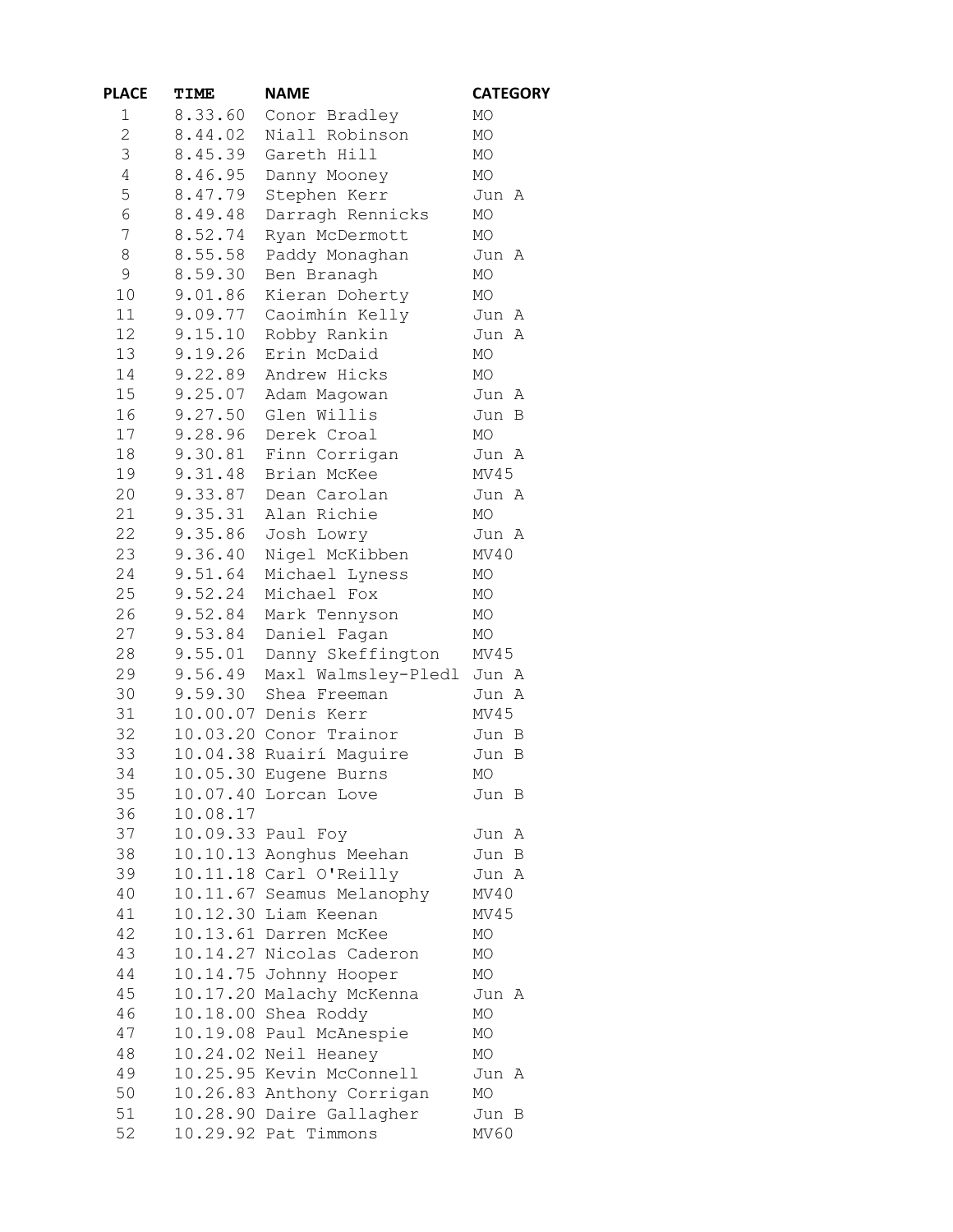10.30.42 Marty McLaughlin MV45 10.31.24 Terry Eakin MV60 10.31.84 Gavin Dolan Jun A 10.32.42 Thomas Doherty Jun A 10.33.54 Jamie Crooks Jun A 10.35.26 Conal McCambridge Jun B 10.38.24 Simon Robinson MV40 10.41.99 Odhran Copeland Jun B 10.43.43 Peter Lilburn MV55 10.45.26 Declan Byrne MV50 10.46.51 Conor McCaffrey Jun B 10.47.04 Herve Caderon MV50 10.49.10 Aodhan Kavanagh Jun B 10.51.20 James Cavanagh Jun B 10.51.77 Billy O'Keefe MV45 10.52.56 Cormac Dolan MO 10.53.04 Jason Yau MO 10.53.52 Garbhan Jones Jun B 10.56.56 Oisín Mahon Jun B 10.57.58 Nick Devey MV50 10.58.70 William Toomes MV45 11.01.62 Anthony Hunter MV40 11.03.24 Michael O'Brien MV55 11.03.74 Barry Hughes MO 11.04.62 David McCoy MO 11.05.08 Gareth Lyons Jun A 11.05.54 Eoghan O'Neill Jun B 11.06.36 Thomas McHugh Jun B 11.06.85 Bob Brown MV40 11.15.89 Scott Hassard MO 11.16.58 Jimmy Gillespie MV55 11.18.65 David Lucas Jun A 11.19.50 Sebastian Roth Jun B 11.20.61 Peter Gallagher Jun B 11.21.14 Mark McCaffrey Jun B 11.21.77 Birante Khalifa MO 11.22.31 Michel Chatelaint MV55 11.23.27 Ryan Gormley Jun B 11.25.70 Peter Reid Jun B 11.26.42 Shane Murphy MO 11.27.82 Matthew Nicholson MO 11.28.30 Dallan McKenna MO 11.28.82 Fergal Murray MO 11.30.70 Barry Lynch MO 97 11.32.18 Matthew Mallon Jun B 11.33.52 Gareth Murray MO 11.34.32 Jim Cairns MV50 11.36.07 Edwin McNally MV50 11.37.19 Edddie Martin MO 11.41.93 Ben McConnell Jun A 11.42.54 Patsy Fitzsimons MV60 11.43.52 Cormac Muldoon MV50 11.46.92 Brendan Heaney Jun B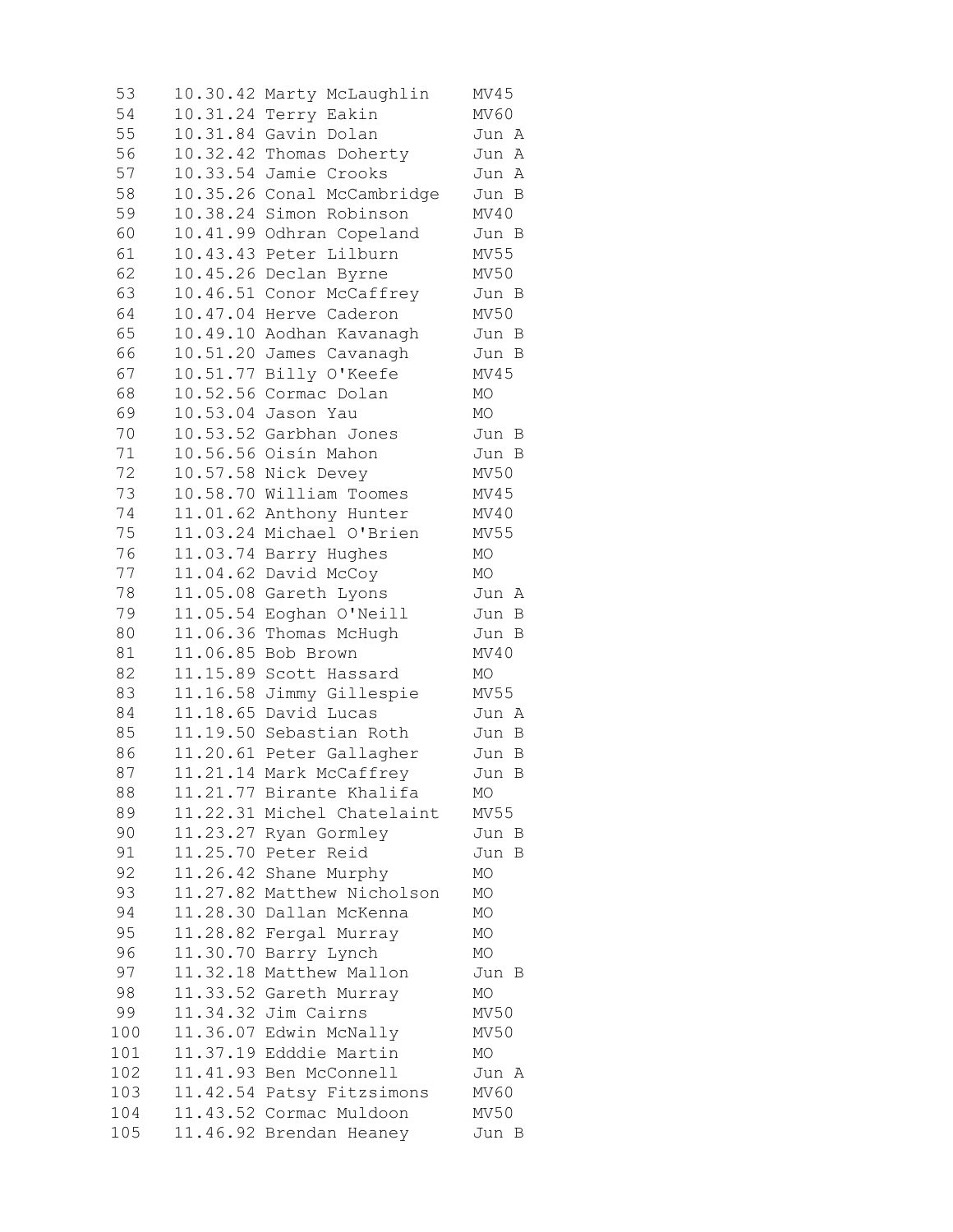| 106 |          | 11.49.67 Brian O'Reilly            | MV50      |
|-----|----------|------------------------------------|-----------|
| 107 |          | 11.54.10 Liam Kinsella             | Jun B     |
| 108 |          | 11.55.26 Adam Breen                | Jun B     |
| 109 |          | 11.59.78 Brian Kerr                | MO        |
| 110 | 12.01.77 | Éamonn Murphy                      | МO        |
| 111 |          | 12.03.91 Desmond O'Neill           | MV45      |
| 112 |          | 12.12.19 Caolan Hendron            | MO.       |
| 113 |          | 12.14.20 Darragh McGovern          | Jun B     |
| 114 |          | 12.14.64 Brogan Campbell           | Jun A     |
| 115 |          | 12.17.45 Conor Cooney              | MV55      |
| 116 | 12.18.02 | David Cooney                       | MV60      |
| 117 |          | 12.20.58 Stephen McGullion         | Jun A     |
| 118 |          | 12.22.11 Sean McKenna              | <b>MO</b> |
| 119 |          | 12.24.58 Damian McAree             | Jun A     |
| 120 |          | 12.29.30 Michael Smyth             | MV60      |
| 121 |          | 12.29.70 Sean Henry                | MO        |
| 122 |          | 12.36.92 Kevin Matthews            | MO        |
| 123 |          | 12.39.37 Albert Law                | MV55      |
| 124 |          | 12.43.68 Rory McLaughlin           | Jun B     |
| 125 |          | 12.49.31 Aidan Sutton              | MO        |
| 126 |          | 12.56.38 Abi Sasore                | Jun B     |
| 127 |          | 13.00.90 Uli Rosel                 | Jun A     |
| 128 |          | 13.04.10 Mark Dillon               | Jun B     |
| 129 |          | 13.04.70 Sebastian Stobel          | Jun<br>B  |
| 130 |          | 13.25.20 Joseph Patterson          | Jun B     |
| 131 |          | 13.36.08 Joe Hendron               | MV45      |
| 132 |          | 14.12.43 John Holmes               | MO        |
| 133 | 14.39.07 | Desmond Brownlee                   | MV 60     |
| 134 |          | 14.41.28 Sean Patrick Gibney Jun A |           |
| 135 |          | 15.26.36 Colum Doran               | MV60      |
| 136 |          | 15.33.78 Bernard O'Connor          | MV60      |
| 137 |          | 15.34.52 Michael Hegarty           | MV60      |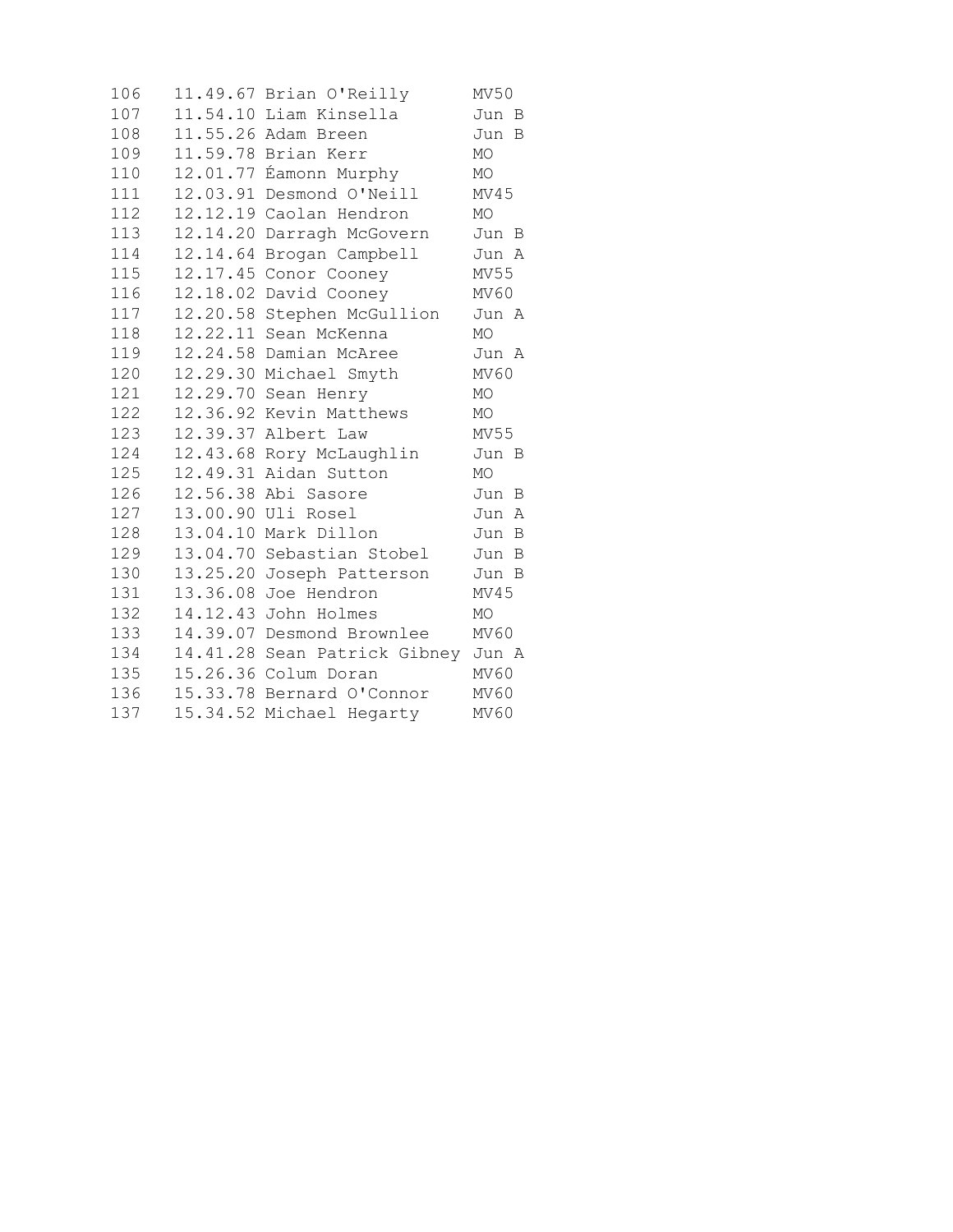## **CLUB/SCHOOL COUNTRY**

City of Derry A.C. North Down A.C. Ballymena & Antrim A.C. Letterkenny A.C. Armagh A.C. Bohermeen A.C. Dromore A.C. Lagan Valley A.C. St Malachy's Letterkenny A.C. Glaslough Harriers Lagan Valley A.C. Armagh A.C. Dromore A.C. Orchard County A.C. North Down A.C. Bohermeen A.C. St. Michael's G.S. Enniskillen Dromore A.C. Mitchels GFC North Belfast A.C. North Down A.C. Dromore A.C. Queen's T.C. Armagh A.C. Armagh A.C. Armagh A.C. East Down A.C. Armagh A.C. St. Patrick's G.S. Armagh A.C. Armagh A.C. St. Michael's G.S. Enniskillen Dunleer A.C. St. Michael's G.S. Enniskillen St. Michael's G.S. Enniskillen Dunleer A.C. St. Michael's G.S. Enniskillen St. Peter's A.C. East Down A.C. North Down A.C. FSGT FRANCE Queen's T.C. N. Belfast Harriers Armagh A.C. St. Patrick's A.C. Newry St. Michael's G.S. Enniskillen South O'Hanlon A.C. St. Michael's G.S. Enniskillen Raheny Shamrocks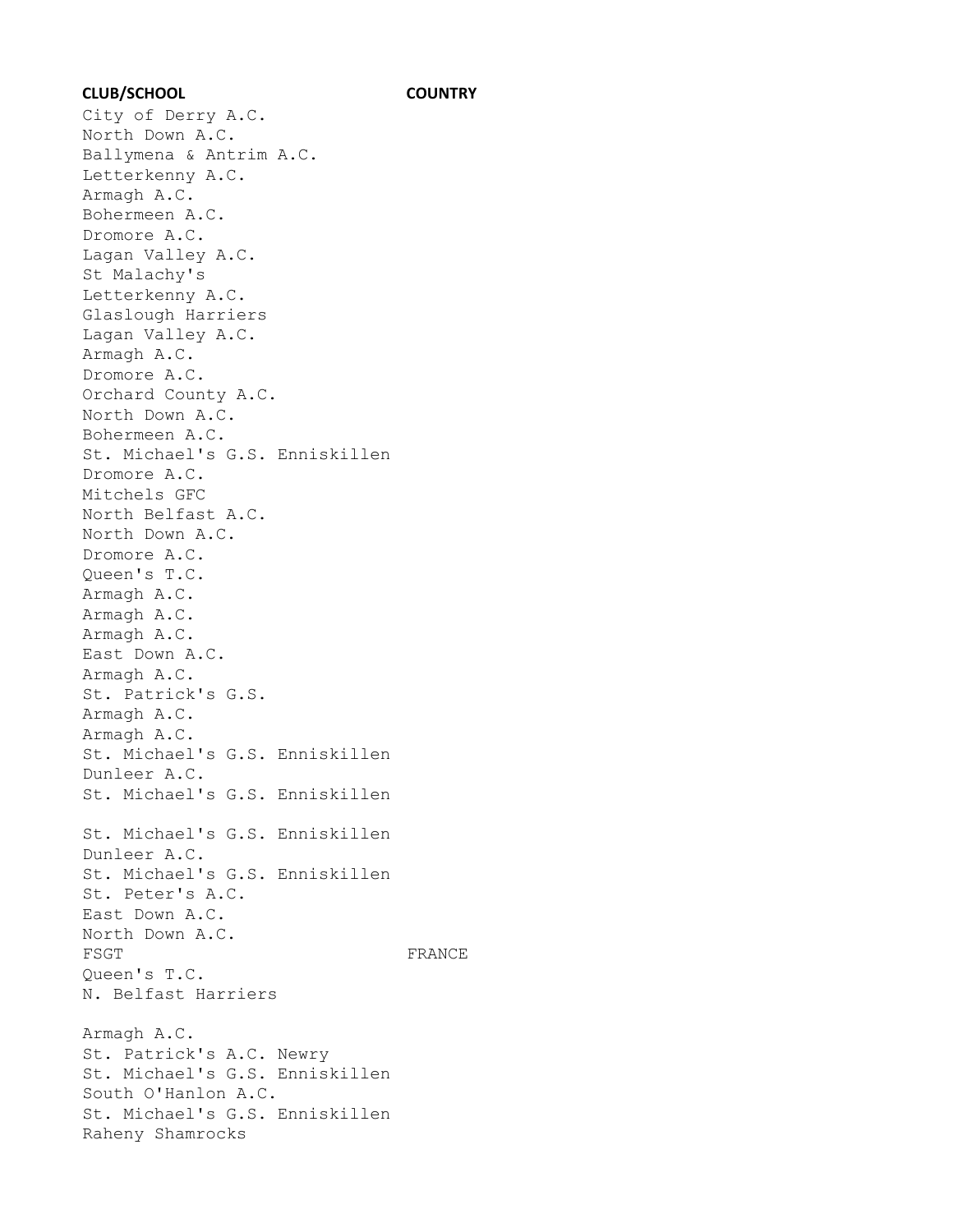Omagh Harriers North Down A.C. St. Michael's G.S. Enniskillen St. Michael's G.S. Enniskillen N. Belfast Harriers North Down A.C. Beechmount Harriers City of Derry Spartans South O'Hanlon A.C. Glaslough Harriers FSGT FRANCE Beechmount Harriers Integrated College Dungannon South O'Hanlon A.C. Integrated College Dungannon Integrated College Dungannon St. Michael's G.S. Enniskillen St. Michael's G.S. Enniskillen Ballyfin A.C. South O'Hanlon A.C. Armagh A.C. South O'Hanlon A.C. Armagh A.C. North Down A.C. St. Patrick's H.S. Keady St. Michael's G.S. Enniskillen Newcastle A.C. Armagh A.C. Realschule Hilpoltstein GERMANY Realschule Hilpoltstein GERMANY St. Michael's G.S. Enniskillen St. Michael's G.S. Enniskillen FSGT FRANCE FSGT FRANCE St. Michael's G.S. Enniskillen St. Peter's A.C. Collegeland St. Patrick's H.S. Keady St. Patrick's G.S. Dunleer A.C. Orchard County A.C. N. Belfast Harriers South O'Hanlon A.C. Armagh A.C. St. Patrick's A.C. Newry